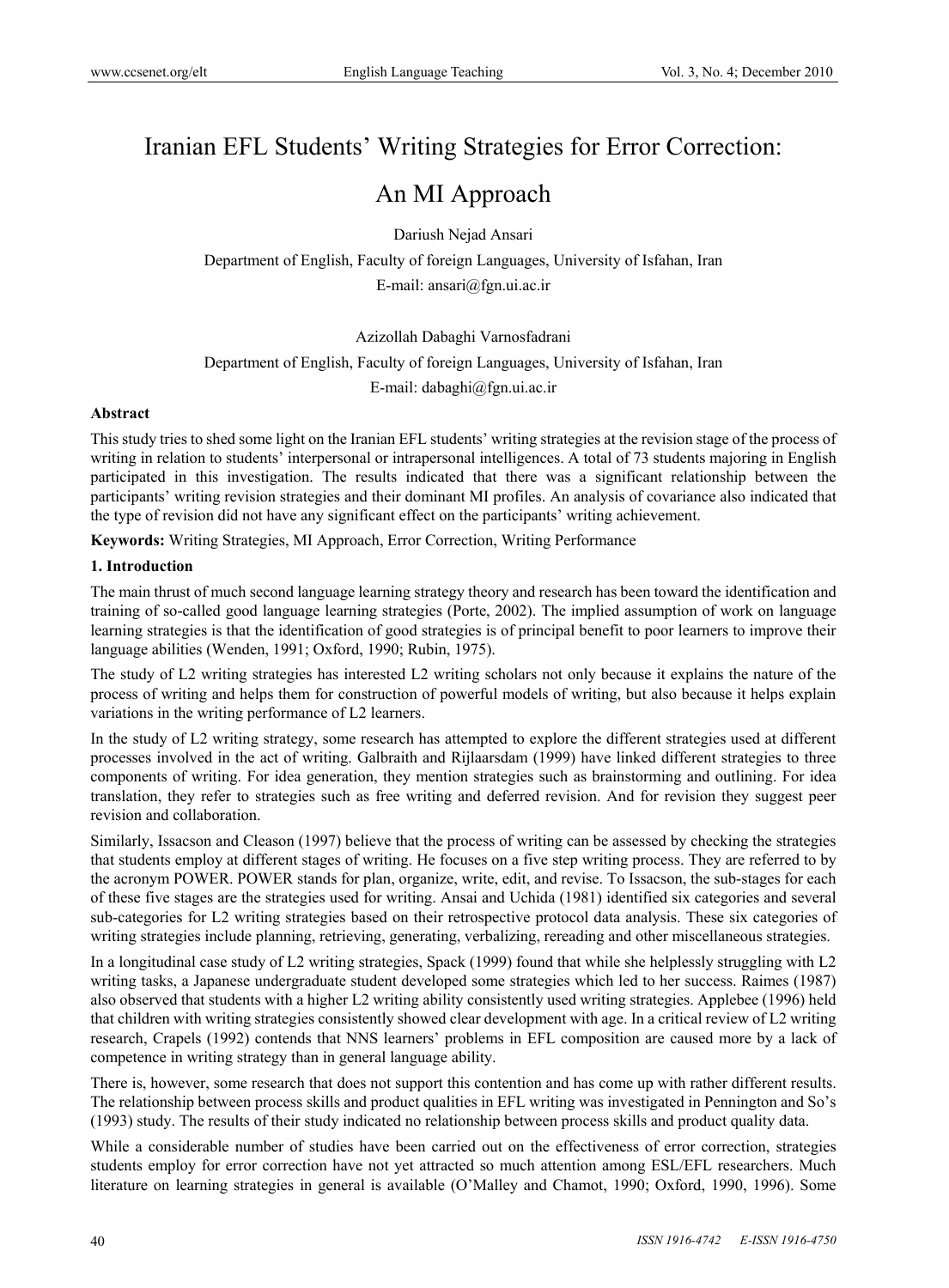researchers (e.g., Ellis, 1994) state that the type of task is one of the variables determining the use of different strategies. Literature on strategies specifically employed for error correction is scarce (Kubota, 2001). Ferris (1995) reported strategies such as "ask teachers for help," "make corrections myself," "check a grammar book," "think about/remember mistakes," "ask a tutor for help," "check a dictionary" were used by ESL students in the US to correct errors. The present research differs from Ferris's study in three ways: Firstly, whereas Ferris used a questionnaire to elicit strategies and relied on informants' memories, a "think-aloud" protocol was used in this study. It is apparent that actual strategies learners use might be different from strategies the learners think they use. This is, moreover, a study of EFL Iranian students learning paragraph writing. Error correction strategies used by ESL learners might be different from those used by learners of English as a foreign language. Ferris reported also error correction strategies in general, but this study investigated strategies used for correction of coded errors. This investigation is also an attempt to find out whether there is a relationship between students' writing strategies for error correction and their dominant multiple intelligences profiles. Moreover. this study, for the first time, tries to find the relationship, if any, between students' writing revision strategies and their dominant MI profiles.

## *1.1 Multiple intelligences Theory*

The conceptualization of intelligence has been changing rapidly in recent times. Actually, there is a several decades-long debate among scholars of intelligence about whether intelligence is singular (general intelligence) or pluralistic (distributed among various relatively independent intellectual faculties) (Block & Dworkin, 1976).

This singular approach to understanding intelligence has been challenged in the past three decades, with the strongest challenges coming from anthropologists and neuroscientists. Anthropologists have challenged the idea of general intelligence as a parochial western view and noted the different value placed on different capacities across cultural groups (Greenfield, 1997; Greenfield, et al., 2003). Neuroscientists have provided increasing evidence that the brain is a highly differentiated organ with specific capacities linked to specific neural networks (e.g., Pinker, 1997). Learning, from a neuro-scientific understanding, is defined as modification of synaptic strength and neural connections. Thus, the brain and its functions are shaped by experience derived from environmental transactions. Whether through structured learning opportunities in the classroom or in psychotherapy, or through informal and naturally-occurring experiences such as familial interactions or neighborhood events, such transactions are believed to change brain chemistry and subsequent behavior (LeDoux, 2002; Siegel, 1999).

In the pluralist tradition, Gardner (1983), a psychologist, proposed a theory of multiple intelligences (MI). He has been, in Smith and Smith's (1994) terms, a paradigm shifter. Gardner has questioned the idea that intelligence is a single entity, that it results from a single factor, and that it can be measured simply via IQ tests. He has also challenged the cognitive development work of Piaget. Bringing forward evidence to show that at any one time a child may be at very different stages, for example, in number development and spatial/visual maturation, Gardner has successfully undermined the idea that knowledge at any one particular developmental stage hangs together in a structured whole.

In 1983, Gardner suggested that all people possess at least seven different intelligences which operate in varying degrees depending on each person's individual profile of intelligences. In each person one intelligence is dominant based on his/her past experiences and learning opportunities. Gardner's (1983, p. 21) definition of intelligence is "the ability to solve problems, or to fashion products, that are valued in one or more cultural or community settings." According to this pluralized way of understanding intellect, various areas of the brain are responsible for different functions and we have intelligence in all areas (Poole, 1999). Seven well-established and vastly discussed intelligences in Gardner list are Visual/spatial, Verbal/Linguistic, Musical/Rhythmic, Logical/Mathematical, Bodily/Kinesthetic, Interpersonal, and Intrapersonal intelligences. The last two intelligences were the researcher's main concern in the present study.

## **2. Purpose**

The purpose of this study was two fold. First, the researcher tried to shed some light on the relationship between writing strategies Iranian EFL students employed when they received written teacher feedback on the first draft of their paragraph writing tasks and their dominant MI profiles. Moreover, the researcher tried to see whether the adoption of a certain revision strategy resulted in any improvement in the learners' writing performance.

## **3. Research questions and hypotheses**

The following questions were tackled in this study:

a) Is there any relationship between students' writing revision strategies and their MI profiles?

b) Is there any relationship between students' writing revision strategies and improvement in their writing performance?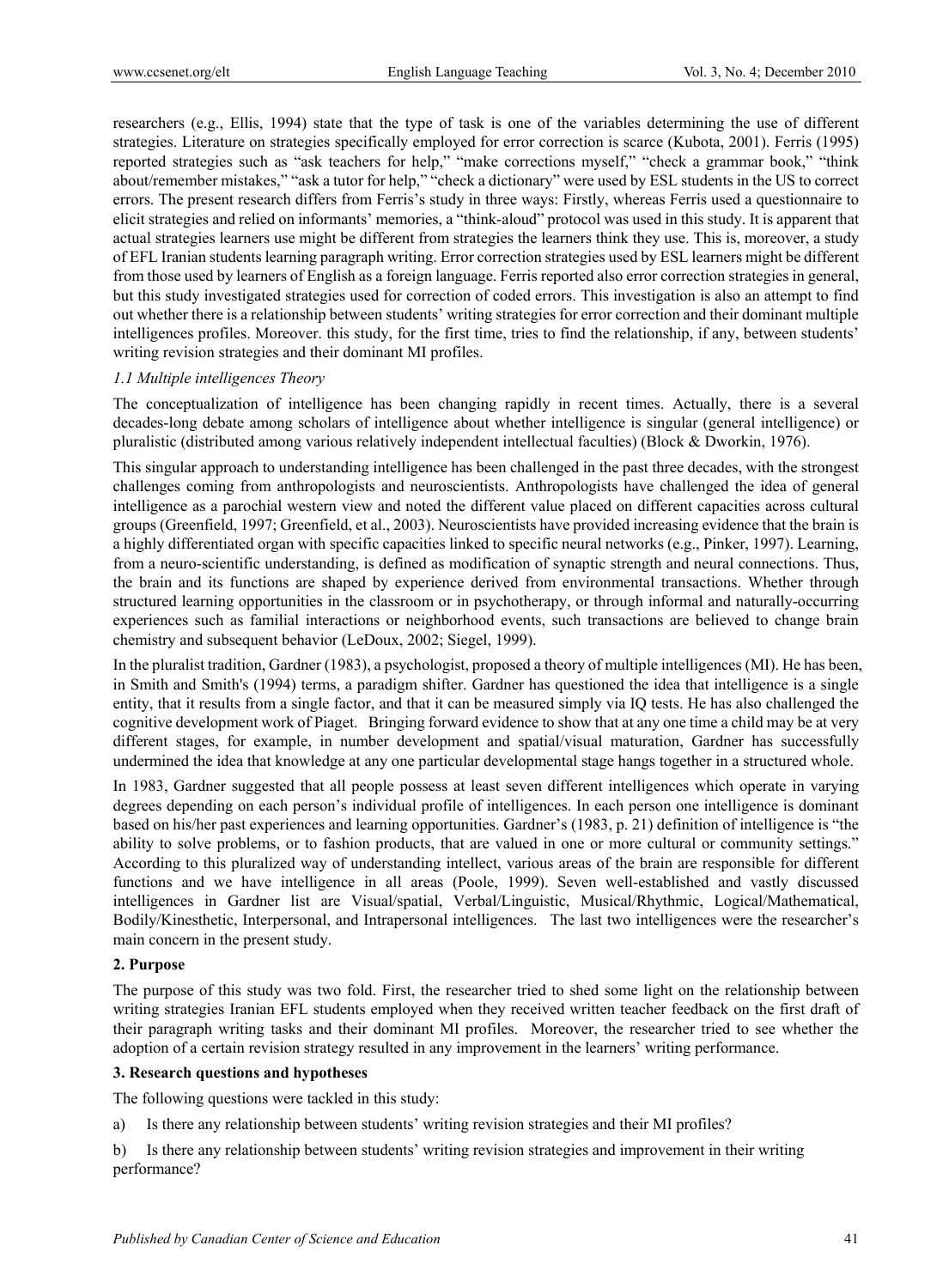Taking these questions into account, the following null-hypotheses are proposed:

- a) There is no significant relationship between students' writing revision strategies and their MI profiles.
- b) There is no significant relationship between students' writing revision strategies and their writing performance.

## 4. **Participants**

The EFL population from which the participants were selected included university students majoring in English (either in English Translation or English Literature) at Isfahan University. Both the daytime and evening sophomore students were addressed in this study. They participated in paragraph writing courses called "Advanced Writing." They had passed eight credits on reading comprehension, eight credits on grammar, and eight more credits on listening comprehension.

A total of 73 male and female students that enrolled in two academic writing classes participated in this study. The results of the background information questionnaire administered at the beginning of the course revealed that most of them had passed some courses in private language teaching institutes and centers besides their guidance and high school English learning experiences. Few subjects had visited an English speaking country and none of them took up residence in any English speaking country. They had passed no courses in English writing before.

## **5. Research Instruments**

For the purpose of data collection, two instruments were employed in this study-- (a) an analytic scoring rubric and (b) MI questionnaire.

## *5.1. An Analytic Scoring Rubric*

Concerning the issue of scoring the students' writings, the analytic approach to marking was applied in this study. In order to reduce scorer errors and contribute to the reliability and validity of the scores given to each paper, the researcher employed the Roebuck's (2001) analytic scoring rubrics for composition.

## *5.2. MI Questionnaire*

To identify the intelligence profile of the participants, the researcher employed McKenzie's (1999) questionnaire that was used in a previous study in this area (Marefat, 2005). It presents 90 statements related to each of the nine intelligences proposed by Gardner. The participants were required to place a "1" next to each statement they felt accurately described them. If they did not identify with a statement, they were asked to leave the space provided blank.

## **6. Data Collection procedures**

In order to investigate the research hypotheses, this study was carried out using the quasi- experimental method. The data collection for this study took place in autumn semester, 2006 at Isfahan University. All of the participants took the pretest at the beginning of the semester-- paragraphs written by the participants on a given topic to measure their general writing ability at the beginning of the course. The extreme cases were discarded in the final data analyses.

In order to improve the assessment of the students' paragraphs and to help neutralize the effects of any probable inconsistent marking behavior of the scorers, based on the claim that multiple marking can improve the reliability of marking written texts (Weir, 1990), the researcher decided to have more than one assessment employing analytical scoring procedures. Wier (1993) also remarks that work marked independently by two different markers, with their marks being averaged, is a more reliable estimate than if it were marked by a single marker or by different markers assigning a single score. The total number of papers was 982 paragraphs written on four topics by the members of the four participating groups.

The assessment of each draft was made by two independent raters. They were the researcher himself, and one of the competent colleagues who had more than ten years of experience in teaching advanced writing and essay writing courses. Nevertheless, the co-raters in a session discussed the detailed procedure for the analytic marking of papers. This session was held to ensure consistent grading between the raters. The average of the total scores assigned to each paragraph was the final index for EFL writing quality considered in all later analyses.

At the end of the course all subjects were required to write a paragraph without receiving any feedback. These writings were compared to their pre-test paragraphs to see if they had any significant improvement in their paragraph writing.

The revision strategies of the students were determined by means of think- aloud protocol (TAP). As it was not practical to use TAP for all participants, a group of thirty students from all participating groups were randomly selected. The researcher assigned a time for each student. They were required to attend the researcher's office and were asked to read their own paragraphs along with corresponding teacher responses (in the form of underlining errors and assigning codes to each kind of error) and say what they did as they encountered each underlined error along with the coded error. The teacher wrote down whatever they said.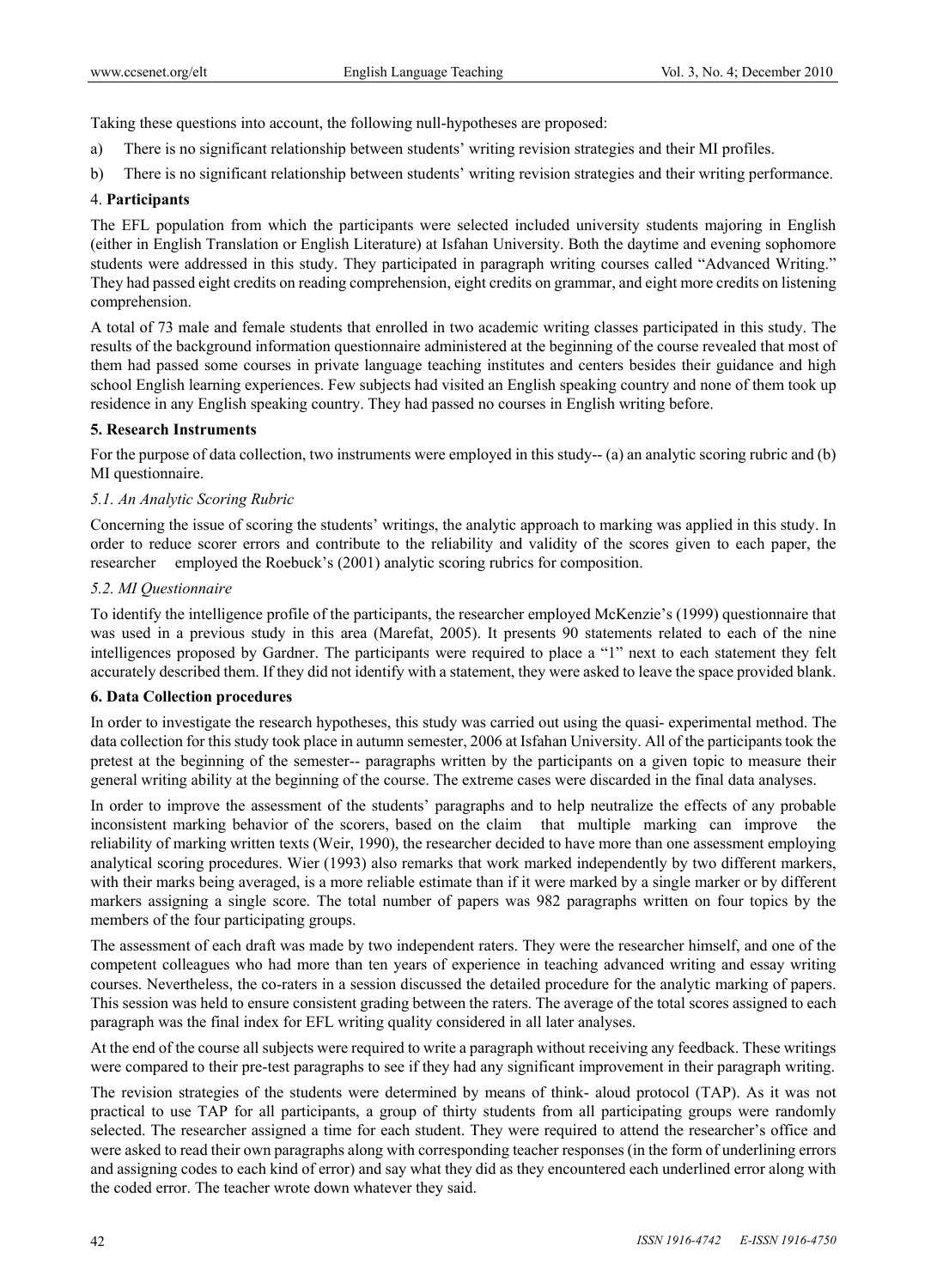At the end of the paragraph writing course, the participants were required to write paragraphs on a given topic to be compared with their first writings in the data analysis.

## **7. Data Analysis**

The data basically consisted of the participants' written production before and after the treatments as well as their intelligence profiles based on McKenzie's (1999) questionnaire. In order to investigate the research questions and hypotheses addressed in this study, the following statistical procedures were conducted: (1) one-way analysis of variance (ANOVA), (2) Levene's Test of Homogeneity of Variances, (3) analysis of covariance (ANCOVA), (4) Pearson correlation, and (5) analysis of chi-square. A brief discussion of the rationale for employing these procedures is, thus, provided below.

First, a one-way ANOVA was run to find out that the participants were homogeneous in terms of their writing proficiency (first writing drafts). Levene's Test was frequently used in order to make sure of the homogeneity of variances. A Pearson correlation was, also, computed to find the inter-rater reliability of the two raters.

## **8. Results**

The research hypotheses along with the respective analyses of data will be dealt with in this section.

In order to make sure that the participants were homogeneous in terms of their writing performance in the pretest, a one-way ANOVA was run to compare the mean scores of the groups on the Pretest. The F-observed value .049 at 3 and 125 degrees of freedom was lower than the critical value of F, i.e. 2.67 (Table 1).

Based on these results, it could be claimed that the two groups were homogenous in terms of their writing ability.

It should be noted that the two groups were also homogenous in terms of their variances. The F-test of Levene's statistics (F=.243) indicated that there was not any marked difference between the variances of the four groups. The F-test value of .243 was lower than the critical value of F at 3 and 125 degrees of freedom, i.e. 2.67 (Table 2).

Based on the collected writing samples, some writing quality scores were calculated for each participant. The writing quality scores for the two groups were based on the average of scores assigned by an experienced writing instructor and the researcher. A Pearson correlation was computed to find the inter-rater reliability of the two raters. The r-value of .79 with a probability of .000 indicated that there was a high correlation between the two rater's ratings. Table 3 shows the analysis.

An analysis of chi-square was run to investigate the relationship between the students' writing revision strategies and their Mi profiles. As displayed in Table 4, the chi-square observed value, 8.02, was at one degree of freedom greater than the critical value of chi-square, i.e. 3.84.

These results indicated that there was a significant relationship between the students' writing revision strategies and their Mi profiles; hence, the first null-hypothesis was rejected. However, this conclusion must be made cautiously because more than 50 percent of the cells (Table 5) have expected frequencies less than five.

A close inspection of the frequencies displayed in Table 5 reveals the fact that all of the 13 intrapersonal students used independent strategies for solving the problems, while the 8 interpersonal students use equal number of independent and peer revision strategies.

An analysis of covariance (ANCOVA) was run to compare the means of the final test of writing with the pretest of writing.

As displayed in Table 6, the F-observed value for the effect of the type of revision strategies is 1.82. This amount of F at 1 and 19 degrees of freedom was lower than the critical f-value, i.e. 4.38.

Based on these results, the fifth null-hypothesis was supported, and it could be concluded that type of revision strategies do not have any significant effect on the students' writing achievement.

The F-value for the effect of the Pretest of writing - .086 - was not statistically significant (F=.086<Fcrit= 4.38, d.f. 1, 19). These results indicated that there was not any significant difference between the two revision strategies (independence and dependence), and the students' performance on the pretest did not have a significant effect on their performance on the final test of writing. Table 7 displays the descriptive statistics for the two revision strategies on the final test of writing.

The last point to be included was the test of homogeneity of variance. The results of the Levene test of homogeneity of variance indicated that the two revision strategies enjoyed homogeneity of variances and the results of the ANCOVA were valid. The probability of the F-test- .48 - was greater than the .05 level of significance proposed by the researcher.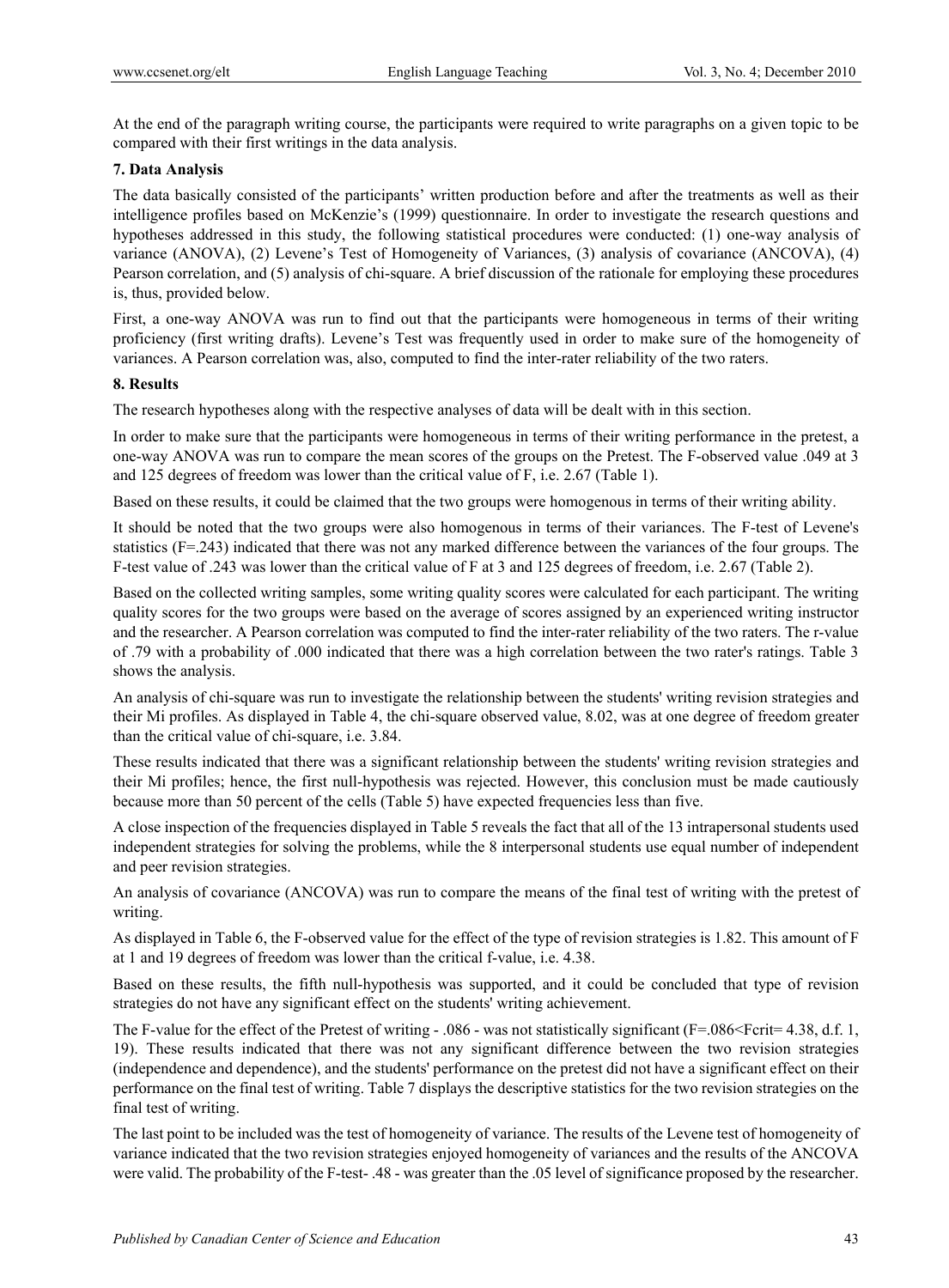#### **Discussion on test results**

Based on the results of the data analyses, the null-hypotheses are discussed below. The hypotheses will first be discussed individually and then concerning the application of multiple intelligences theory as well as writing revision strategies a general discussion will be made.

As for the first null hypothesis, an analysis of chi-square indicated that there was a significant relationship between the participants' writing revision strategies and their MI profiles. It means that those participants that have dominant interpersonal intelligence use strategies that are social and interactional. Fore example, they might ask a friend for help, or they may get help from their teacher. Intrapersonal intelligence learners, on the other hand, tend to apply personal and individual strategies such as applying grammatical knowledge, checking in a dictionary, restructuring sentences, and guessing. This finding shows that McKenzie's questionnaire could best determine the true dominant profile of each participant. Furthermore, the revision strategies students preferred were compatible with their dominant MI profiles. The applicability of MI theory in writing revision strategies is a vivid evidence that MI theory can play a significant role in language teaching environments in general and in writing instruction in particular.

Based on the analysis of covariance, the second null hypothesis was supported. Therefore, it can be concluded that the type of revision strategies did not have any significant effect on the students' writing achievement. This result is very interesting because it shows that participants' writing improvement is not one dimensional. Any advance in writing achievement involves other aspects and factors. The first and perhaps the most important factor is related to the nature of writing errors. Some errors necessitate that the writer adopts a strategy that might not match his/her dominant MI profile. For example, an intrapersonal intelligence learner might choose to depend on his/her personal knowledge to correct an error but the fact is that that error is beyond his/her linguistic competence and any personal attempt might fail to be productive. An interpersonal intelligence learner, on the other hand, may prefer to get help from a friend that is probably misleading but through a little personal attempt can notice his/her careless mistake straight away.

A more plausible explanation is related to the nature of MI theory. Gardner (1999) believes that our intelligence profiles are not fixed, which means that we can develop both our stronger and weaker areas. McKenzie (1999) contends that knowing our multiple intelligences would empower each one of us to learn and act. It can help us realize our strengths and weaknesses. It is, then, the teacher's job to develop strategies to compensate for the weaknesses and maneuver on the strengths. The administration of the McKenzie's questionnaire revealed that among the participants, 71 had intrapersonal profiles and 11 interpersonal profiles. This can show a big fault with the educational system in Iran. Teachers in schools and high schools did not offer diversified activities and tasks in the classrooms so that they could tap to the different intelligences. In the last two decades there has been a growing interest among ESL/EFL teachers in using cooperative learning activities. A good deal of research exists in other areas of education suggesting that cooperative learning is associated with benefits in such key areas as learning, self-esteem, liking for school, and interethnic relations (Johnson, Johnson, and Holubec,1993; Slavin, 1995). In second and foreign language learning, theorists propose several advantages for cooperative learning: increased student talk, more varied talk, a more relaxed atmosphere, greater motivation, more negotiation of meaning, and increased amount of comprehensible input. In spite of all these benefits, Iran education system still suffers from traditional methods of teaching. Like other traditional education systems, Iran education emphasizes verbal and mathematical intelligences and the students are exposed just to personal and individual styles of learning and practicing. Using mnemonic devices, singing songs and poems, employing images/pictures, role playing, lecturing, and holding some classes outdoors that are related to musical, visual/spatial, bodily/kinesthetic, and naturalistic intelligences are almost forgotten in our educational system. Consequently, multiple intelligences of the students are not well nourished during the long years they study at schools.

Gardner (1983) argues that there is both a biological and a cultural basis for the multiple intelligences. Neurobiological research indicates that learning is an outcome of the modifications in the synaptic connections between cells. Primary elements of different types of learning are found in particular parts of the brain where corresponding transformations have occurred. Thus, various types of learnings results in synaptic connections in different areas of the brain.

In addition to biology, Gardner argues that culture also plays a large role in the development of intelligences. Different societies value different types of intelligences. The cultural value placed upon the ability to perform certain tasks provides the motivation to become skilled in those areas. Thus, while particular intelligences might be highly evolved in many people of one culture, those same intelligences might not be as developed in the individuals of another.

Therefore, as the malnourishment of Iranian students' intelligences is evident, one cannot conclude that the same two strengthened intelligences should be practiced in the classrooms because this means that the same traditional system has to be followed. The fact is that all eight intelligences are needed to live life well. Teachers, therefore, need to attend to and activate all intelligences, not just the first two that lave been their traditional concern.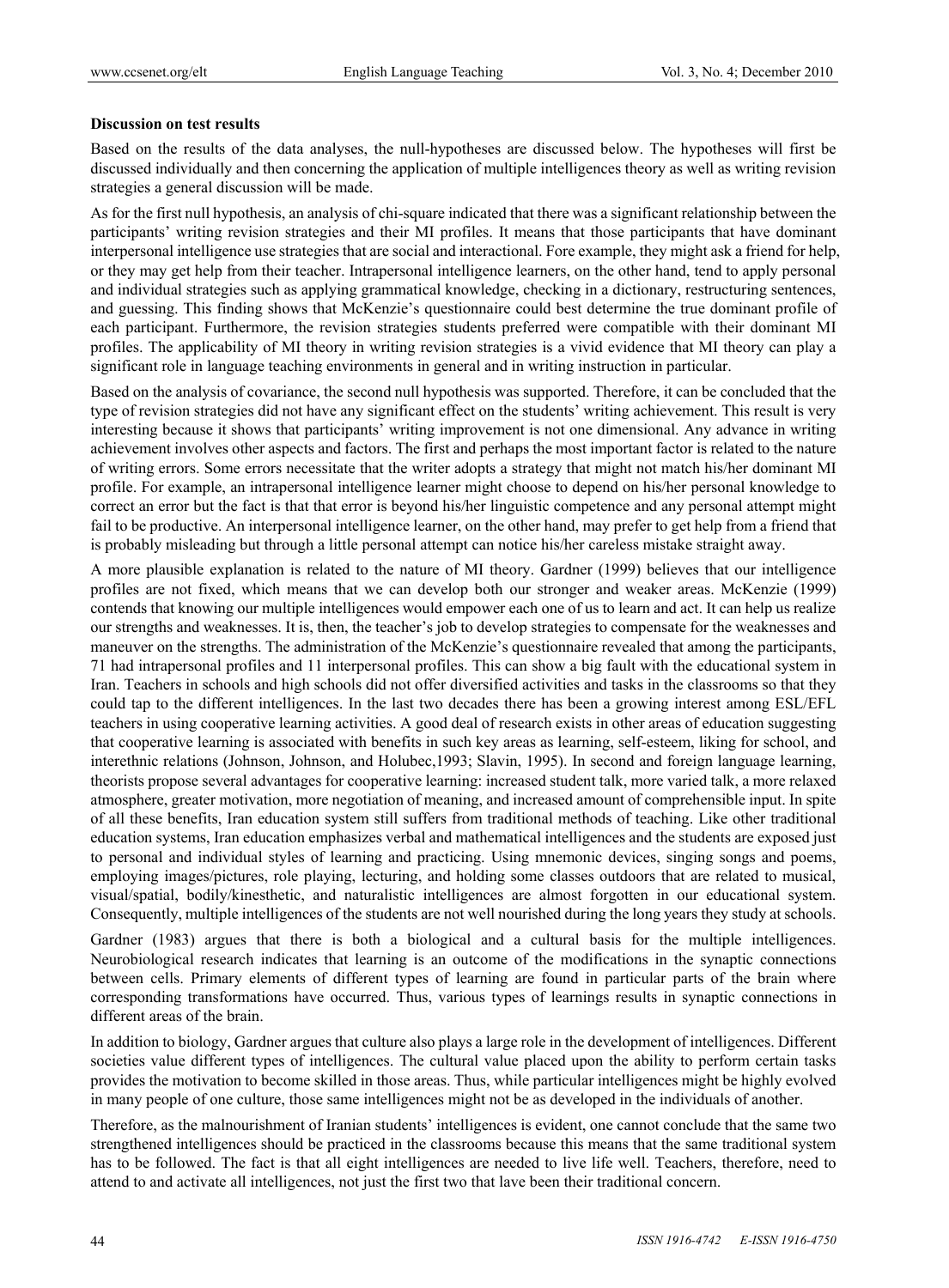## **References**

Applebee, A. N. (1996). Curriculum as conversation: Transforming traditions of teaching and learning. Chicago: University of Chicago Press.

Block, N., & Dworkin, G. Eds. (1976). *The IQ controversy*. New York: Pantheon.

Ellis, R. (1994). *The study of second language acquisition*. Oxford: Oxford University Press.

Ferris, D. (1995). Student reactions to teacher response in multiple-draft composition classrooms. *TESOL Quarterly* 29, 33–53.

Gardner, H. (1983). *Frames of mind: The theory of multiple intelligences*. New York: Basic Books.

Gardner, H. (1993). *Multiple intelligences. The theory in practice*. New York: Basic Books.

Gardner, H. (1999). *Intelligence reframed: Multiple intelligences for the 21st century*. New York: Basic Books.

Greenfield, P. (1997). You can't take it with you: Why ability assessments don't cross cultures. *The American Psychologist*, 52, 1115-1124.

Greenfield, P., Keller, H., Fuligni, A., & Maynard, A. (2003). Cultural pathways through universal development. *Annual Review of Psychology*, 461-490.

Isaacson, S.L. & Gleason, M.M. (1997). Mechanical obstacles to writing: What can teachers do to help students with learning problems? *Learning Disabilities Research and Practice, 12*, 188-194.

Johnson, D. W., Johnson, R. T., & Holubec, E. J. (1993). *Cooperation in the Classroom* (6th ed.). Edina, MN: Interaction Book Company.

Kubota, M.(2001). Error correction strategies used by learners of Japanese when receiving a writing. *System*, 29(4), 467-480.

LeDoux, J. (2002). *Synoptic self: How our brains become who we are*. New York: Penguin Books.

Marefat, F. (2005). *Multiple intelligences: voices from an EFL writing class*. In New trends in linguistics and language teaching: proceedings of ICOLLT, vol.2 (175-187). Tarbiat Modares University: SAMT.

Mckenzie,W.(1999). Multiple intelligencies survey, accessed October 2005, available at: http//surfaquarium.com/MI/MIInvent.htm.

O'Malley,J.M. and Chamot, A. U. (1990). *Learning Strategies in Second Language Acquisition*. Cambridge University Press, New York

Oxford,R.L. (1990). *Language Learning Strategies — What Every Teacher Should Know.* Newbury House: Washington.

Oxford, R.L. (1996). *Afterwards: what have we learned about language learning strategies around the world.* University of Hawaii.

Pennington, M. and So, S. (1993). Comparing writing process and produce across two languages: A study of 6 Singaporian university student writers. *Journal of Second Language Writing* 2(1): 41-63.

Pinker, S. (1997). *How the mind works*. New York: Norton.

Poole, D. (1999). *Learning theories: constructivism and multiple intelligences*. Retrieved 20 Feb. 2007 http//lead.csustan.eduladvstd/dawn/4730class/learning theory.h.tin./

Porte, G.K. (2002). *Appraising Research in second language learning: A practical approach to critical analysis of quantitative research*. Amsterdam: John Benjamins.

Raimes, A. (1987). Language proficiency, writing ability and composing strategies: A study of ESL college student writers*. Language Learning, 37,* 439-468**.** 

Rubin, J. (1975). What the "good language learner" can teach us. *TESO L Quarterly, 9,* 41-51.

Slavin, R. E. (1995). *Cooperative learning: Theory, research, and practice* (2nd ed.). Boston: Allyn & Bacon.

Smith, L. G. and Smith, J. K. (1994). *Lives in Education. A narrative of people and ideas* 2e, New York: St Martin's Press.

Siegel, D. (1999). *The developing mind*. New York: Guilford.

Weir, C. J. (1990). *Communicative Language Testing.* New York: Prentice Hall.

Weir, C. J.(1993). *Understanding & Developing Language Tests.* New York: Prentice Hall

Wenden, A. (1991). *Learner Strategies for Learner Autonomy.* London: Prentice Hall.